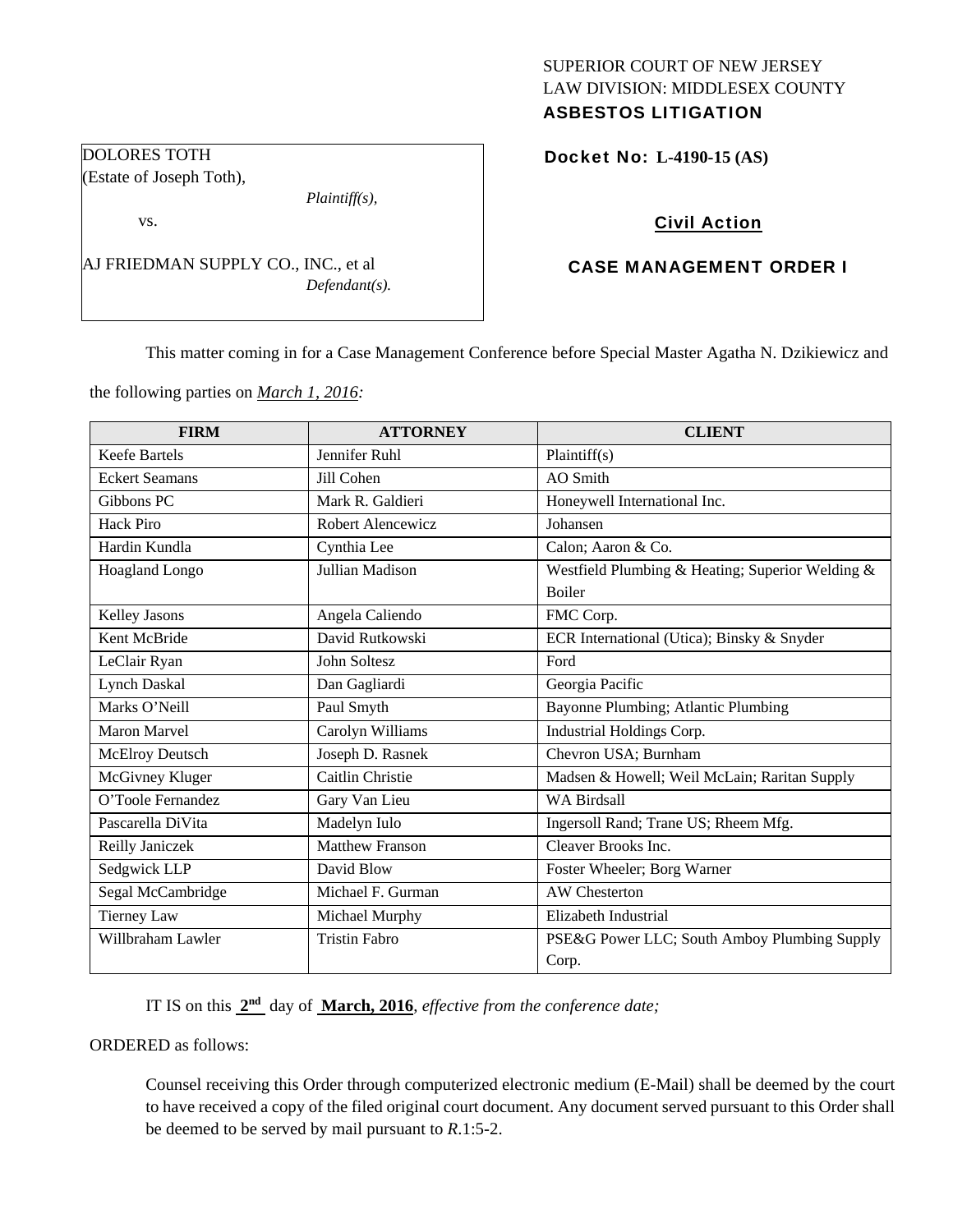Defense counsel shall notify plaintiff's counsel within thirty (30) days of the date of this Order if their client was incorrectly named in the Complaint. Counsel may be barred from raising this defense at a later time for failure to comply.

#### **DISCOVERY**

| April 1, 2016           | Plaintiff shall serve answers to wrongful death interrogatories by this date.                                                                                                                               |  |
|-------------------------|-------------------------------------------------------------------------------------------------------------------------------------------------------------------------------------------------------------|--|
| March 18, 2016          | Defendants shall serve answers to standard interrogatories by this date.                                                                                                                                    |  |
| April 1, 2016           | Plaintiff shall propound supplemental interrogatories and document requests by this date.                                                                                                                   |  |
| May 2, 2016             | Defendants shall serve answers to supplemental interrogatories and document requests by this<br>date.                                                                                                       |  |
| April 1, 2016           | Defendants shall propound supplemental interrogatories and document requests by this date.                                                                                                                  |  |
| May 2, 2016             | Plaintiff shall serve answers to supplemental interrogatories and document requests by this<br>date.                                                                                                        |  |
| June 30, 2016           | Fact discovery, including depositions, shall be completed by this date. Plaintiff's counsel shall<br>contact the Special Master within one week of this deadline if all fact discovery is not<br>completed. |  |
| July 29, 2016           | Depositions of corporate representatives shall be completed by this date.                                                                                                                                   |  |
| <b>EARLY SETTLEMENT</b> |                                                                                                                                                                                                             |  |

# August 19, 2016 Settlement demands shall be served on all counsel and the Special Master by this date.

## **SUMMARY JUDGMENT MOTION PRACTICE**

| August 19, 2016      | Plaintiff's counsel shall advise, in writing, of intent not to oppose motions by this date. |
|----------------------|---------------------------------------------------------------------------------------------|
| September 2, 2016    | Summary judgment motions shall be filed no later than this date.                            |
| September 30, $2016$ | Last return date for summary judgment motions.                                              |

## **MEDICAL DEFENSE**

| April 15, 2016     | Defendants shall forward medical authorizations to plaintiff's counsel by this date.                                                                                                                                                                     |
|--------------------|----------------------------------------------------------------------------------------------------------------------------------------------------------------------------------------------------------------------------------------------------------|
| April 29, 2016     | Plaintiff shall serve executed medical authorizations by this date.                                                                                                                                                                                      |
| August 5, 2016     | Plaintiff shall serve medical expert reports by this date.                                                                                                                                                                                               |
| August 5, 2016     | Upon request by defense counsel, plaintiff is to arrange for the transfer of pathology specimens<br>and x-rays, if any, by this date.                                                                                                                    |
| November 4, $2016$ | Defendants shall identify its medical experts and serve medical reports, if any, by this date.<br>In addition, defendants shall notify plaintiff's counsel (as well as all counsel of record)<br>of a joinder in an expert medical defense by this date. |

\_\_\_\_\_\_\_\_\_\_\_\_\_\_\_\_\_\_\_\_\_\_\_\_\_\_\_\_\_\_\_\_\_\_\_\_\_\_\_\_\_\_\_\_\_\_\_\_\_\_\_\_\_\_\_\_\_\_\_\_\_\_\_\_\_\_\_\_\_\_\_\_\_\_\_\_\_\_\_\_\_\_\_\_\_\_\_\_\_\_\_\_\_\_\_\_\_\_\_\_\_\_\_\_\_\_\_\_\_\_